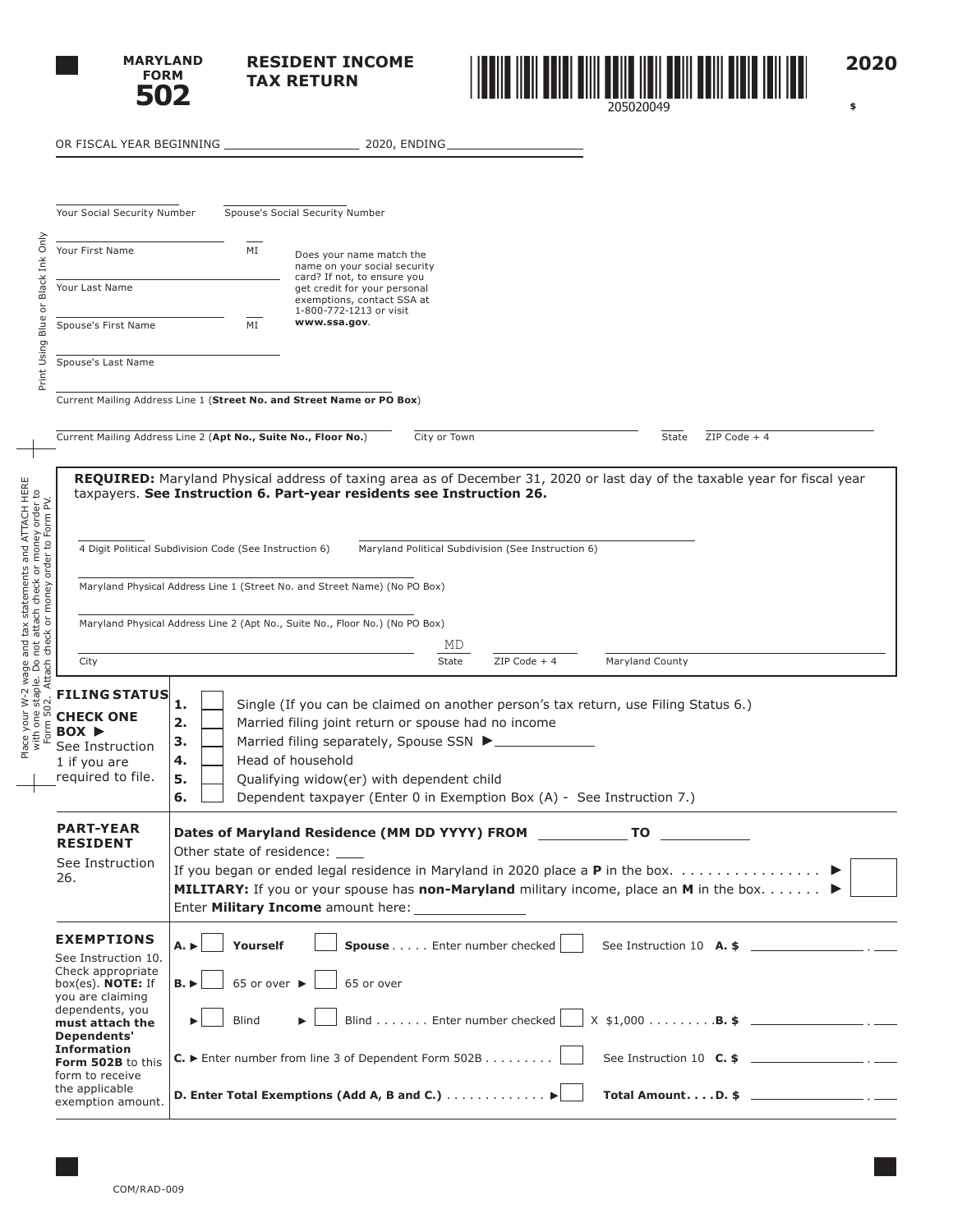

## **RESIDENT INCOME TAX RETURN**



**2020** Page 2

| NAME                                                     | <b>SSN</b>                                                                                                                                                                                                                                                                                                                                                         |  |  |  |  |  |  |  |  |  |
|----------------------------------------------------------|--------------------------------------------------------------------------------------------------------------------------------------------------------------------------------------------------------------------------------------------------------------------------------------------------------------------------------------------------------------------|--|--|--|--|--|--|--|--|--|
| <b>MARYLAND</b><br><b>HEALTH CARE</b><br><b>COVERAGE</b> | Check here $\blacktriangleright$<br>If you do not have health care coverage                                                                                                                                                                                                                                                                                        |  |  |  |  |  |  |  |  |  |
| See Instruction 3.                                       | Check here $\blacktriangleright$                                                                                                                                                                                                                                                                                                                                   |  |  |  |  |  |  |  |  |  |
|                                                          | Check here $\blacktriangleright$<br>I authorize the Comptroller of Maryland to share information from this tax return with the Maryland<br>Health Benefit Exchange for the purpose of determining pre-eligibility for no-cost or low-cost health care coverage.<br>E-mail address $\blacktriangleright$<br><u> 1989 - Johann Barn, amerikan personal (h. 1989)</u> |  |  |  |  |  |  |  |  |  |
| <b>INCOME</b>                                            |                                                                                                                                                                                                                                                                                                                                                                    |  |  |  |  |  |  |  |  |  |
| See Instruction 11.                                      |                                                                                                                                                                                                                                                                                                                                                                    |  |  |  |  |  |  |  |  |  |
|                                                          |                                                                                                                                                                                                                                                                                                                                                                    |  |  |  |  |  |  |  |  |  |
|                                                          |                                                                                                                                                                                                                                                                                                                                                                    |  |  |  |  |  |  |  |  |  |
|                                                          |                                                                                                                                                                                                                                                                                                                                                                    |  |  |  |  |  |  |  |  |  |
|                                                          | 1e. Place a "Y" in this box if the amount of your investment income is more than \$3,650▶                                                                                                                                                                                                                                                                          |  |  |  |  |  |  |  |  |  |
|                                                          | <b>2.</b> Tax-exempt interest on state and local obligations (bonds) other than Maryland $\blacktriangleright$ 2.                                                                                                                                                                                                                                                  |  |  |  |  |  |  |  |  |  |
| <b>ADDITIONS</b><br>TO MARYLAND                          |                                                                                                                                                                                                                                                                                                                                                                    |  |  |  |  |  |  |  |  |  |
| <b>INCOME</b>                                            | <b>5.</b> Other additions (Enter code letter(s) from Instruction 12.) $\rightarrow \_\_\_\_\_\_\_\_\_\_\_\_\_\_\_\_\_$ .                                                                                                                                                                                                                                           |  |  |  |  |  |  |  |  |  |
| See Instruction 12.                                      | <u> 1980 - Jan James James II, men</u>                                                                                                                                                                                                                                                                                                                             |  |  |  |  |  |  |  |  |  |
|                                                          |                                                                                                                                                                                                                                                                                                                                                                    |  |  |  |  |  |  |  |  |  |
|                                                          | <u> 1980 - Andrea State Barbara, poeta esta</u><br>8. Taxable refunds, credits or offsets of state and local income taxes included in line 1 > 8.                                                                                                                                                                                                                  |  |  |  |  |  |  |  |  |  |
| <b>SUBTRACTIONS</b>                                      |                                                                                                                                                                                                                                                                                                                                                                    |  |  |  |  |  |  |  |  |  |
| <b>FROM</b>                                              | 10a. Pension exclusion from worksheet (13A) Yourself ▶<br>$\Box$ Spouse $\blacktriangleright \Box$                                                                                                                                                                                                                                                                 |  |  |  |  |  |  |  |  |  |
| <b>MARYLAND</b><br><b>INCOME</b>                         | 10b. Pension exclusion from worksheet (13E) Yourself $\blacktriangleright$                                                                                                                                                                                                                                                                                         |  |  |  |  |  |  |  |  |  |
|                                                          |                                                                                                                                                                                                                                                                                                                                                                    |  |  |  |  |  |  |  |  |  |
| See Instruction 13.                                      |                                                                                                                                                                                                                                                                                                                                                                    |  |  |  |  |  |  |  |  |  |
|                                                          |                                                                                                                                                                                                                                                                                                                                                                    |  |  |  |  |  |  |  |  |  |
|                                                          |                                                                                                                                                                                                                                                                                                                                                                    |  |  |  |  |  |  |  |  |  |
|                                                          |                                                                                                                                                                                                                                                                                                                                                                    |  |  |  |  |  |  |  |  |  |
|                                                          |                                                                                                                                                                                                                                                                                                                                                                    |  |  |  |  |  |  |  |  |  |
|                                                          | All taxpayers must select one method and check the appropriate box.                                                                                                                                                                                                                                                                                                |  |  |  |  |  |  |  |  |  |
| <b>DEDUCTION</b>                                         | <b>STANDARD DEDUCTION METHOD</b> (Enter amount on line 17.)                                                                                                                                                                                                                                                                                                        |  |  |  |  |  |  |  |  |  |
| <b>METHOD</b>                                            | ITEMIZED DEDUCTION METHOD (Complete lines 17a and 17b.)                                                                                                                                                                                                                                                                                                            |  |  |  |  |  |  |  |  |  |
| See Instruction 16.                                      | 17a. Total federal itemized deductions (from line 17, federal Schedule A) . ▶ 17a. ______________________.                                                                                                                                                                                                                                                         |  |  |  |  |  |  |  |  |  |
|                                                          | 17b. State and local income taxes (See Instruction 14.) $\ldots \ldots \ldots \ge 17b$ .                                                                                                                                                                                                                                                                           |  |  |  |  |  |  |  |  |  |
|                                                          | Subtract line 17b from line 17a and enter amount on line 17.                                                                                                                                                                                                                                                                                                       |  |  |  |  |  |  |  |  |  |
|                                                          | 17. Deduction amount (Part-year residents see Instruction 26 (I and m).) ▶ 17.                                                                                                                                                                                                                                                                                     |  |  |  |  |  |  |  |  |  |
|                                                          |                                                                                                                                                                                                                                                                                                                                                                    |  |  |  |  |  |  |  |  |  |
|                                                          |                                                                                                                                                                                                                                                                                                                                                                    |  |  |  |  |  |  |  |  |  |
|                                                          |                                                                                                                                                                                                                                                                                                                                                                    |  |  |  |  |  |  |  |  |  |
|                                                          | 21.                                                                                                                                                                                                                                                                                                                                                                |  |  |  |  |  |  |  |  |  |
| <b>MARYLAND</b>                                          | 22. Earned income credit (EIC)(See Instruction 18.). $\dots \dots \dots \dots \dots \dots \dots \dots \dots \dots \dots \ge 22$ .                                                                                                                                                                                                                                  |  |  |  |  |  |  |  |  |  |
| TAX                                                      | Check this box if you are claiming the Maryland Earned Income Credit,                                                                                                                                                                                                                                                                                              |  |  |  |  |  |  |  |  |  |
| <b>COMPUTATION</b>                                       | but do not qualify for the federal Earned Income Credit.                                                                                                                                                                                                                                                                                                           |  |  |  |  |  |  |  |  |  |
|                                                          | 23. Poverty level credit (See Instruction 18.). $\dots$ . $\dots$ . $\dots$ . $\dots$ . $\dots$ . $\cdot$ . $\cdot$ . $\cdot$ . $\cdot$ . $\cdot$ . $\cdot$ . $\cdot$ . $\cdot$ . $\cdot$ . $\cdot$ . $\cdot$ . $\cdot$ . $\cdot$ . $\cdot$ . $\cdot$ . $\cdot$ . $\cdot$ . $\cdot$ . $\cdot$ . $\cdot$                                                            |  |  |  |  |  |  |  |  |  |
|                                                          |                                                                                                                                                                                                                                                                                                                                                                    |  |  |  |  |  |  |  |  |  |
|                                                          | Business tax credits You must file this form electronically to claim business tax credits on Form 500CR.<br>25.                                                                                                                                                                                                                                                    |  |  |  |  |  |  |  |  |  |
|                                                          |                                                                                                                                                                                                                                                                                                                                                                    |  |  |  |  |  |  |  |  |  |
|                                                          | 27. Maryland tax after credits (Subtract line 26 from line 21.) If less than 0, enter 0. 27.                                                                                                                                                                                                                                                                       |  |  |  |  |  |  |  |  |  |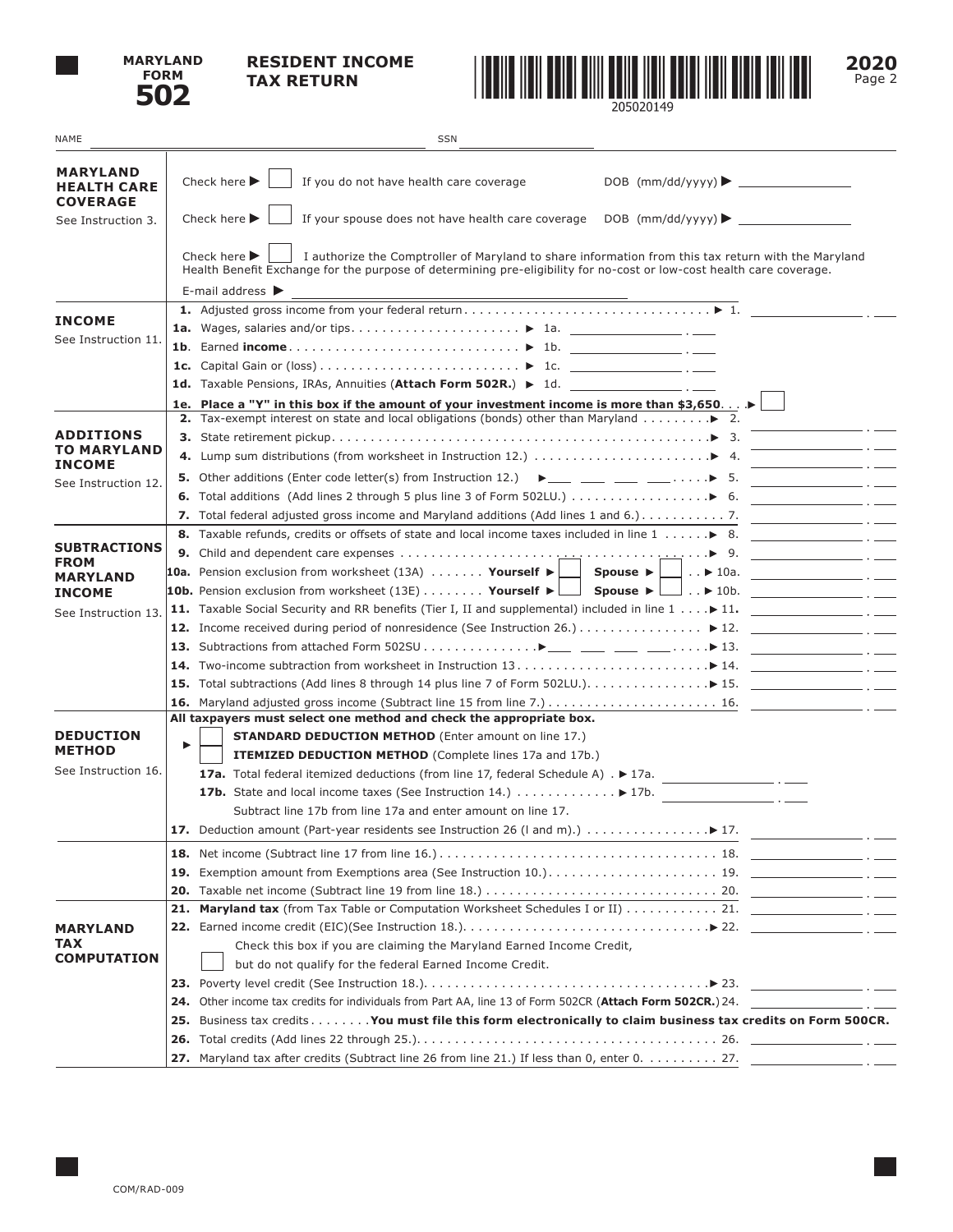

## **RESIDENT INCOME TAX RETURN**



**2020** Page 3

| NAME                 | <b>SSN</b>                                                                                                                          |  |
|----------------------|-------------------------------------------------------------------------------------------------------------------------------------|--|
|                      | 28. Local tax (See Instruction 19 for tax rates and worksheet.) Multiply line 20 by                                                 |  |
| <b>LOCAL TAX</b>     |                                                                                                                                     |  |
| <b>COMPUTATION</b>   |                                                                                                                                     |  |
|                      |                                                                                                                                     |  |
|                      |                                                                                                                                     |  |
|                      |                                                                                                                                     |  |
|                      |                                                                                                                                     |  |
|                      |                                                                                                                                     |  |
|                      | <b>35.</b> Contribution to Chesapeake Bay and Endangered Species Fund $\triangleright$ 35.                                          |  |
| <b>CONTRIBUTIONS</b> | 36. Contribution to Developmental Disabilities Services and Support Fund ▶ 36.                                                      |  |
| See Instruction 20.  |                                                                                                                                     |  |
|                      |                                                                                                                                     |  |
|                      | 39. Total Maryland income tax, local income tax and contributions (Add lines 34 through 38.). 39.                                   |  |
|                      | 40. Total Maryland and local tax withheld (Enter total from your W-2 and 1099 forms                                                 |  |
|                      |                                                                                                                                     |  |
|                      | 41. 2020 estimated tax payments, amount applied from 2019 return, payment made                                                      |  |
|                      |                                                                                                                                     |  |
|                      |                                                                                                                                     |  |
|                      | 43. Refundable income tax credits from Part CC, line 8 of Form 502CR                                                                |  |
|                      |                                                                                                                                     |  |
|                      |                                                                                                                                     |  |
|                      | 45. Balance due (If line 39 is more than line 44, subtract line 44 from line 39.                                                    |  |
|                      |                                                                                                                                     |  |
|                      | 46. Overpayment (If line 39 is less than line 44, subtract line 39 from line 44.). $\ldots \ldots \ldots$ $\blacktriangleright$ 46. |  |
|                      | 47. Amount of overpayment TO BE APPLIED TO 2021 ESTIMATED TAX > 47. ________________.___.                                           |  |
|                      | 48. Amount of overpayment TO BE REFUNDED TO YOU                                                                                     |  |
| <b>REFUND</b>        |                                                                                                                                     |  |
|                      | 49. Check here if you are attaching Form 502UP. Enter interest charges from line 18                                                 |  |
|                      | of Form 502UP or for late filing $\begin{array}{ccc} \ldots & \ldots & \ldots & \ldots & \ldots & \end{array}$ 49.                  |  |
| <b>AMOUNT DUE</b>    | 50. TOTAL AMOUNT DUE (Add lines 45 and 49.)                                                                                         |  |
|                      | IF \$1 OR MORE, PAY IN FULL WITH THIS RETURN. INCLUDE FORM PV. 50.                                                                  |  |